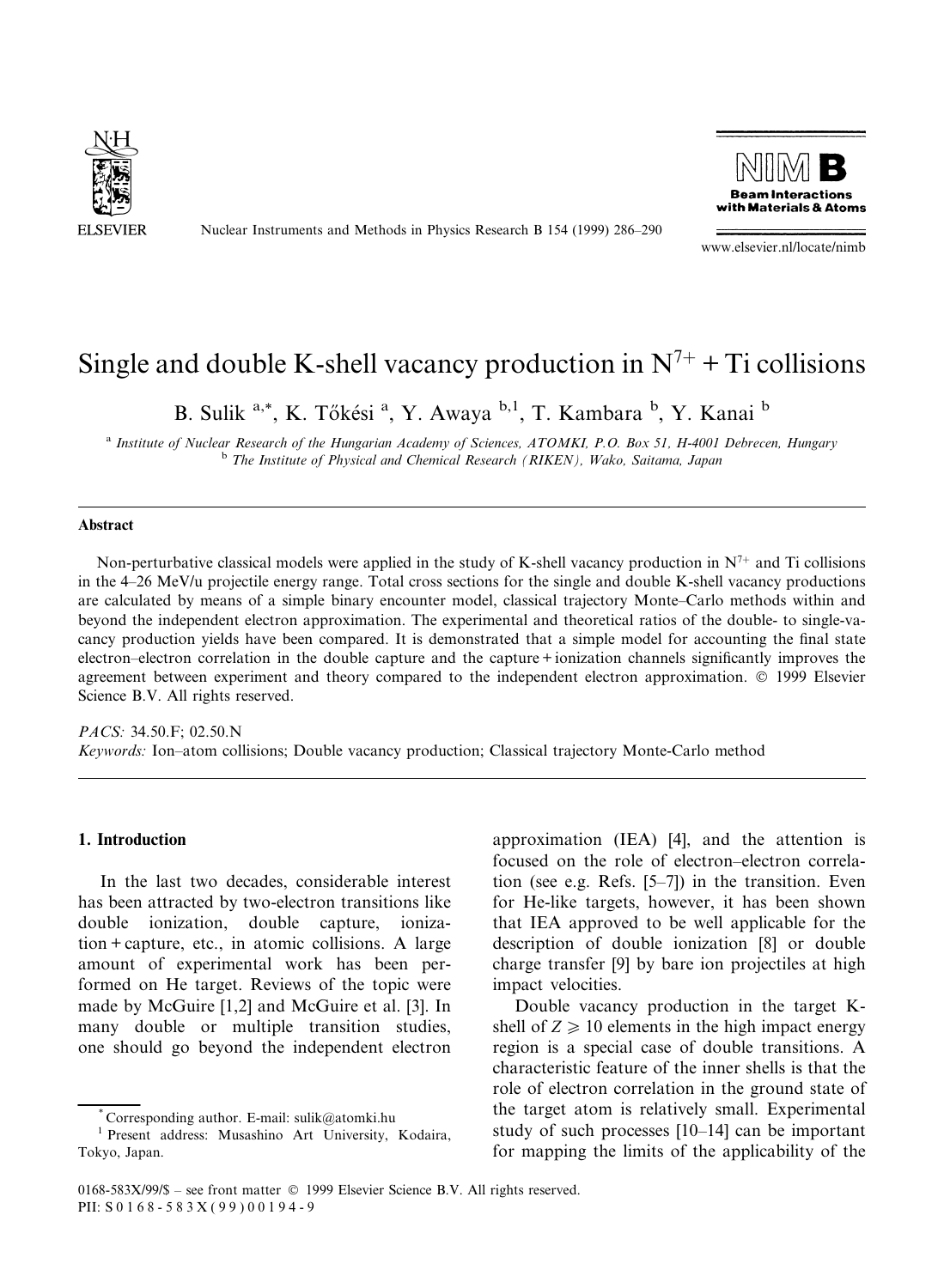independent electron approximation, which is usually considered to be valid for the inner shell vacancy production process  $[14–18]$ . It has been shown that both single and double K to K transfer processes significantly contribute to the K-vacancy production in Ti target if the collision systems are close to the  $Z_1$ - $Z_2$  symmetry [12–14]. It was also shown that perturbative [15,16] and non-perturbative close coupling [17] theoretical models based on IEA provided a general qualitative agreement with experiments.

In the present work our attention is focussed to the vacancy production for the K-shell of titanium. The velocities of the nitrogen projectiles investigated here are in the range of  $12-30$  a.u. Since  $Z_1/Z_2 \sim 0.3$ , the relative importance of the charge transfer process is expected to be smaller than in Refs. [11-13]. Single- and double-vacancy production cross sections are calculated, and their ratio is compared with our published and preliminary reported experimental data [10,11]. In all cases, the measurements were performed by the method of X-ray spectroscopy, and the experimental double/single vacancy production ratios were determined from the measured intensity ratios of the K-hypersatellite and K-satellite line groups [10,11].

### 2. Theoretical method

The calculations were performed by means of different non-perturbative classical models. The simplest one was a classical binary-encounter (i.e., two-body) approximation, the so-called geometrical vacancy-production model [18]. Within this model, the vacancy-production probability at a given impact parameter is identified with a relative fraction of the (normalized) electron density located along the projectile trajectory. This fraction represents electrons which gain a classical energy transfer above an effective threshold level in the binary (projectile–electron) collision. Since only one effective threshold-energy value is used in this simple model, only a total vacancy production probability can be determined. Accordingly, ionization and capture channels cannot be separated. When choosing an effective threshold value, one

should keep in mind that the energy transfer depends on the final state of the collision system. Accordingly, the energy transfer values belonging to the capture or excitation processes are typically smaller than the first ionization potential, while the second ionization potential, e.g., is significantly larger. In the present work, as a compromise, the effective threshold energy was taken to be identical to the first ionization potential. The geometricalmodel cross-sections were calculated by means of Eq. (17) of Ref. [18]. Of course, this simple model is based on IEA.

At the next level of the present calculations, we applied the four-body classical trajectory Monte-Carlo (CTMC) method [19,20], within the framework of the independent electron approximation. For the present analysis, CTMC calculations has the main advantage that they are non-perturbative, and all the reaction channels can be treated within one theoretical model. Moreover, the role of various interactions can be analyzed in some extent, by neglecting or approximately treating the corresponding potential energy terms in the (classical) Hamiltonian. It makes possible to go beyond IEA. Starting with the simplest assumptions in the first set of the CTMC calculations we performed a four-body calculation by completely neglecting the dynamic e-e interaction term. The considered reactions are:

• single ionization (SI),

$$
N^{7+} + Ti \rightarrow N^{7+} + Ti^{+} + e^{-}, \qquad (1)
$$

- single capture to the projectile bound state (SC),
	- $N^{7+} + Ti \rightarrow N^{6+} + Ti^{+}$ , (2)
- double ionization (DI),

$$
N^{7+} + Ti \rightarrow N^{7+} + Ti^{2+} + 2e^-, \tag{3}
$$

· double capture to the projectile bound state (DC), and

$$
N^{7+} + Ti \to N^{5+} + Ti^{2+}, \tag{4}
$$

• capture + ionization, where one of the K-shell electrons is captured to the bound state of the projectile and one of them is ejected simultaneously (CI).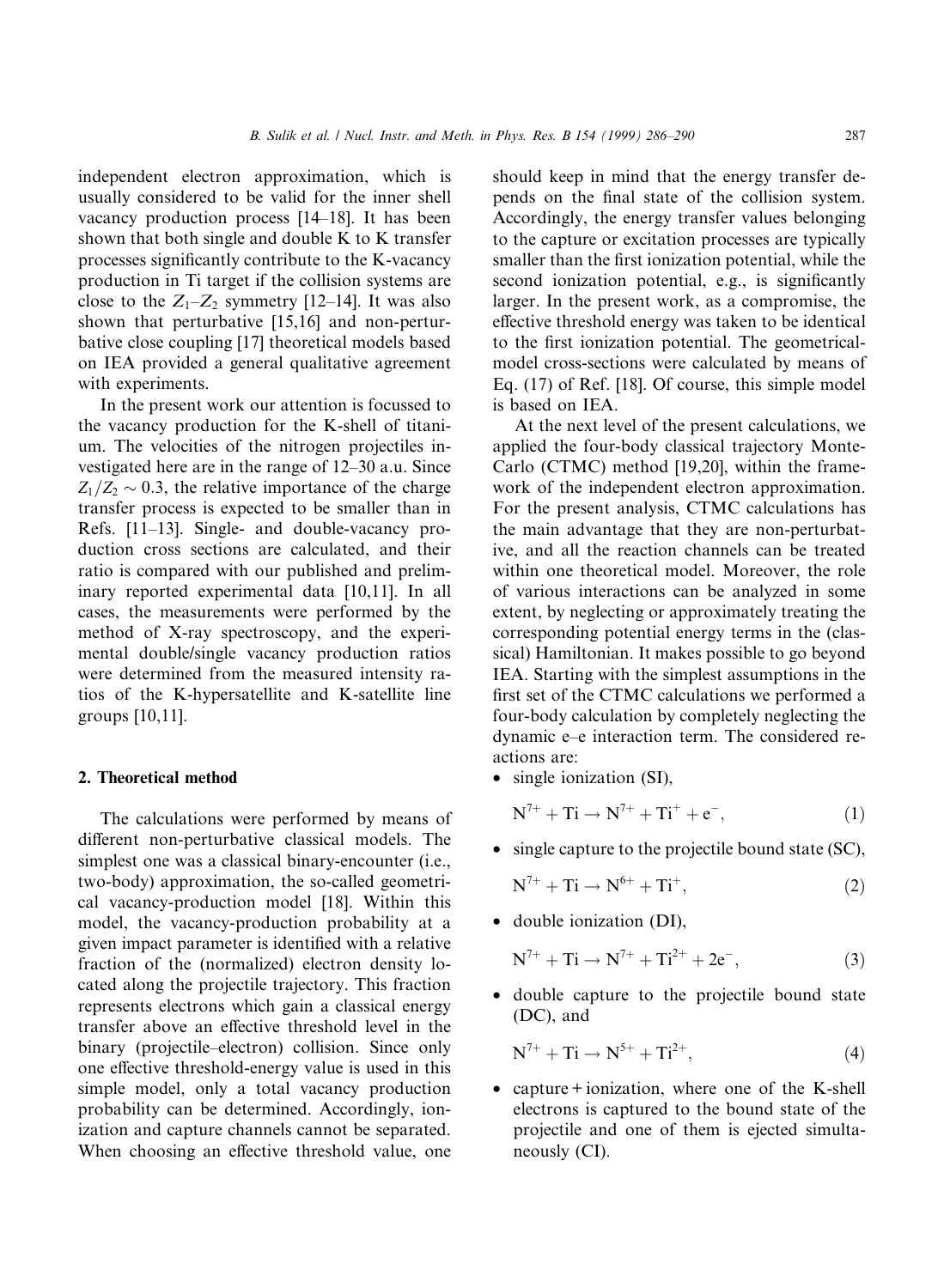$$
N^{7+} + Ti \rightarrow N^{6+} + Ti^{2+} + e^{-}.
$$
 (5)

One should note here that the CI process is often referred to as transfer-ionisation (TI) in the literature (see e.g. Refs.  $[12-14]$ ).

In the present CTMC calculations, Newton's classical non-relativistic equations of motions for a four-body system have been solved numerically for a statistically large number of trajectories for given initial parameters. The four particles of given masses and charges interact with each other via Coulomb forces, except for the two electrons (IEA). The impact parameter of the projectile, the orientation and velocity of the electrons moving around the target nucleus are randomly selected according to the Monte-Carlo method. For taking into account the mean-field component of the electron-electron interaction, at least partially, the binding energies of the two electrons in the Ti atom were chosen as slightly different values of 183 and 188 a.u. The equations of motion were integrated with respect to time as an independent variable by the standard Runge-Kutta method.

The total cross sections for a specific event  $i$  are calculated as

$$
\sigma_i = \frac{2\pi b_{\text{max}} \sum b_i}{N},\tag{6}
$$

and the standard deviation for a cross section is given by

$$
\Delta \sigma_i = \sigma_i \left( \frac{N - N_i}{N N_i} \right)^{1/2}.
$$
\n(7)

In Eqs. (6) and (7)  $N$  is the total number of trajectories calculated for impact parameters less than  $b_{\text{max}}$ ,  $N_i$  is the number of trajectories that satisfies the criteria for the specific event,  $b_i$  is the actual impact parameter when the criteria for that event is fulfilled.

At the next step, we performed a second set of CTMC calculations, with replacing the Coulomb forces (approached by appropriate effective  $Z$ values) between the target nucleus and the electrons by approximate analytic screened potentials.

The two sets of calculations provided the same results within the statistical error limits. Therefore, we concluded that the mean field part of the electron-electron interaction at the target center did not affect the cross sections of the investigated processes significantly.

Finally, we made an attempt to model the fact that the capture of one electron to the projectile center may significantly affect the "history" of the second electron (especially the capture of it) via electron-electron interaction. Within this model, the integration of the IEA four-body trajectories were continued up to the capture of one of the electrons. The condition for the capture was ful filled when the energy of the electron was negative in the projectile frame and the absolute value of the potential energy term between the electron and the (screened) target nucleus was much smaller (less than  $10\%$  – this parameter value was arbitrarily chosen) than that between the electron and the projectile nucleus. It is noted that capture to the 1s shell of the projectile has been found to be dominant by the calculations, and the result were practically not sensitive on the value of the above free parameter within some reasonable limits (5–  $15\%$ ).

Once one of the electrons was captured, we applied a sudden change in the calculation. The captured electron was frozen to the projectile nucleus as a 1s-type screening cloud, and we continued with a three-body calculation for the trajectory of the other electron. In the following, this method will be referred to as frozenelectron calculation. This way, we roughly modeled a repulsive force between the two electrons when they both approach the same (projectile) center during the evolution of the final state. If our picture is correct, even this simple model should add a correction to IEA in a good direction.

Obviously, pure ionization channels (SI and DI) remain unchanged, and only the SC, DC and CI reaction channels are modified by the above model. In the following, the corresponding theoretical results will be denoted by SC-F, DC-F, and CI-F, respectively. In general, these frozen-electron CTMC calculations will be referred to as CTMCF.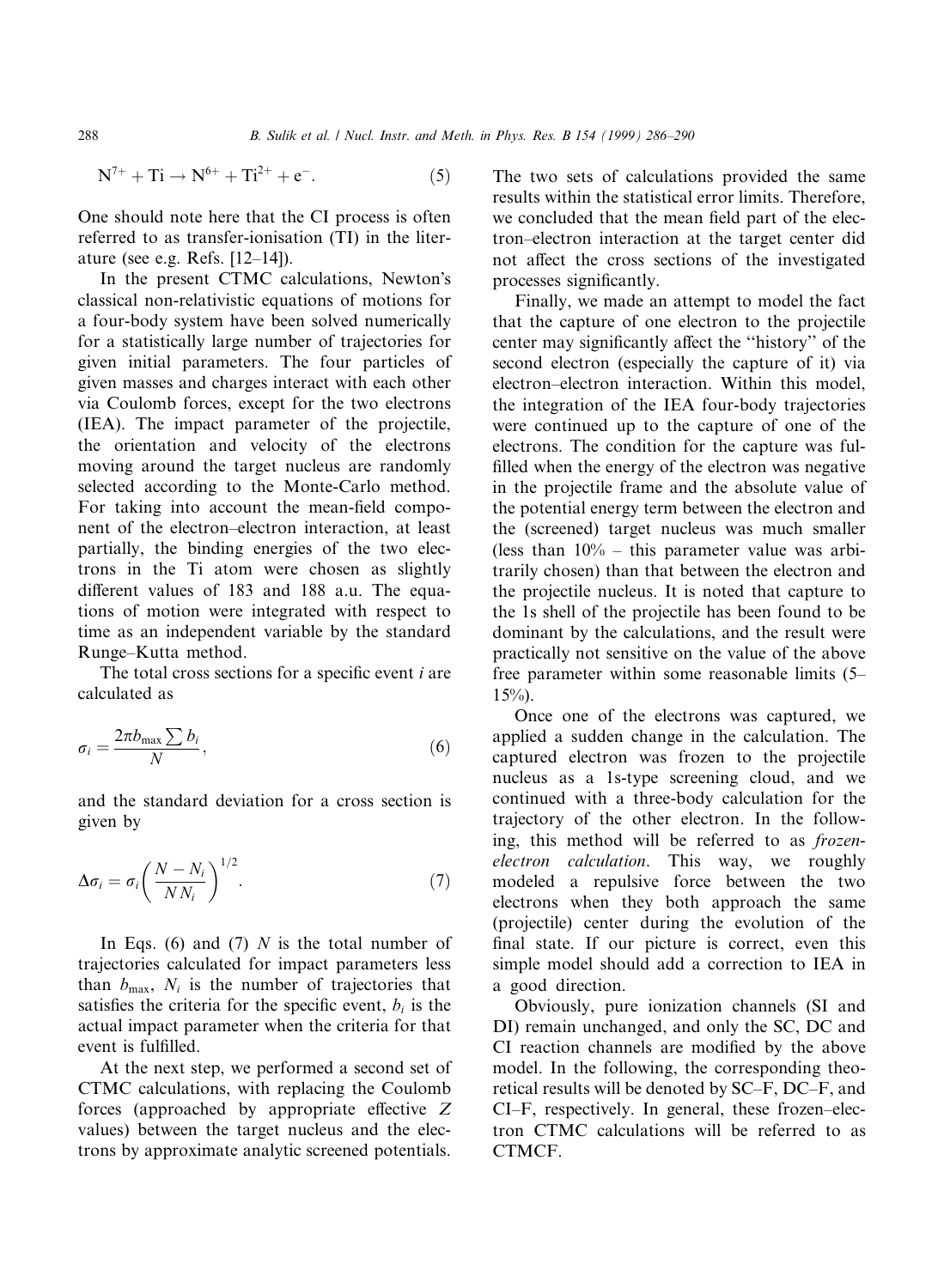### 3. Results and discussion

Fig. 1 shows the single (part a) and double (part b) K-vacancy production cross sections as a function of the impact energy. As it can be seen, the shape of the curves obtained by the CTMC and CTMCF methods and the geometrical model (GM) are similar, but there are big differences in the absolute values. The geometrical model predicts much smaller vacancy production cross sections than either of the CTMC calculations. One should note here that the cross sections obtained from the geometrical model are only by  $10-20\%$ 

larger than those calculated in the framework of semiclassical approximation for the pure ionization contribution, performed by the authors (not shown in the figure). The charge transfer channel seems to be strongly underestimated by the geometrical model compared to CTMC or CTMCF.

A more detailed analysis of the various contributions to the single and double K-shell vacancy production is provided in Fig. 2. The different energy-dependence of the ionization and the capture components is obvious. It is also clear that the frozen-electron results are higher than the IEA result for SC, but they are significantly smaller



 $10^{-18}$  $N^{7+}$  + Ti Single K-Vacancy Production **CTMC Calculation**  $\sigma$  (cm<sup>2</sup>) Single Ionization (SI)  $10^{-19}$ Single Capture  $(SC-F)$ Single Capture (SC) 100 300 200 a Projectile Energy (MeV)  $N^{7+}$ Ti Double K-Vacancy Production **CTMC Calculation**  $10^{-20}$ DI  $\sigma$  (cm<sup>2</sup>)  $10^{-2}$  $10^{-22}$ DC. 100 200 300 b Projectile Energy (MeV)

Fig. 1. Calculated cross sections for single (a) and double (b) vacancy production in  $N^{7+}$  + Ti collisions. Dashed lines: CTMC calculations within the IEA framework; dashed-dotted lines: CTMCF calculations; solid line: GM results.

Fig. 2. Calculated cross sections for the various reaction channels for single (a) and double (b) vacancy-production in  $N^{7+}$  + Ti collisions by CTMC and CTMCF methods. The abbreviations are listed in the text. Notice the differences between the independent electron approximation and the frozenelectron model results.